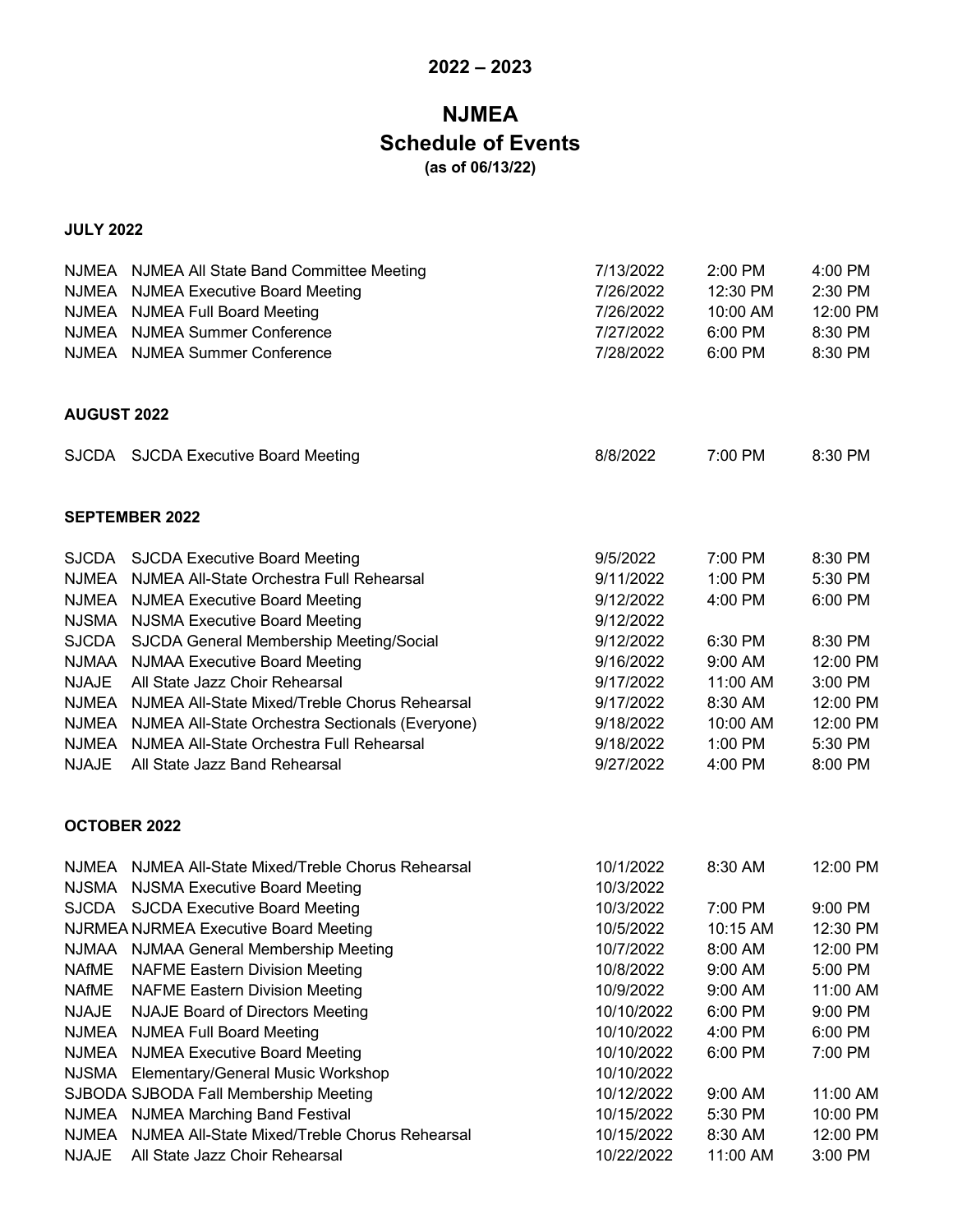| <b>NJMEA</b><br><b>NJAJE</b> | <b>NJMEA Opera Festival Virtual Auditions Due</b><br>All State Jazz Band Rehearsal | 10/23/2022<br>10/25/2022 | 4:00 PM  | 8:00 PM  |
|------------------------------|------------------------------------------------------------------------------------|--------------------------|----------|----------|
|                              | <b>NOVEMBER 2022</b>                                                               |                          |          |          |
|                              |                                                                                    |                          |          |          |
| <b>NJMEA</b>                 | NJMEA All State Band Commitee Meeting                                              | 11/4/2022                | 11:00 AM | 1:00 PM  |
| <b>NJMEA</b>                 | <b>NJMEA Opera Festival</b>                                                        | 11/5/2022                |          |          |
| <b>NJSMA</b>                 | <b>NJSMA Executive Board Meeting</b>                                               | 11/7/2022                |          |          |
| <b>SJCDA</b>                 | <b>SJCDA Executive Board Meeting</b>                                               | 11/7/2022                | 7:00 PM  | 9:00 PM  |
| <b>NJAJE</b>                 | All State Jazz Band Rehearsal                                                      | 11/8/2022                |          |          |
| <b>NJAJE</b>                 | All State Jazz Choir Rehearsal                                                     | 11/8/2022                |          |          |
| <b>NJAJE</b>                 | All State Jazz Band Rehearsal                                                      | 11/9/2022                |          |          |
| <b>NJAJE</b>                 | All State Jazz Choir Rehearsal                                                     | 11/9/2022                |          |          |
| <b>NJMEA</b>                 | NJMEA All-State Mixed Chorus/Orchestra Full Rehearsal in AC                        | 11/9/2022                | 9:00 AM  | 10:00 PM |
| <b>NJAJE</b>                 | All State Jazz Band Rehearsal                                                      | 11/10/2022               |          |          |
| <b>NJAJE</b>                 | All State Jazz Choir Rehearsal                                                     | 11/10/2022               |          |          |
| <b>NJAJE</b>                 | All State Band/Choir Concert                                                       | 11/10/2022               |          |          |
| <b>NJMEA</b>                 | NJMEA All-State Mixed Chorus/Orchestra Full Rehearsal in AC                        | 11/10/2022               | 9:00 AM  | 10:00 PM |
| <b>NJMAA</b>                 | <b>NJMAA Executive Board Meeting</b>                                               | 11/11/2022               | 9:00 AM  | 12:00 PM |
| <b>NJMEA</b>                 | NJMEA All-State Mixed Chorus/Orchestra Full Rehearsal in AC                        | 11/11/2022               | 9:00 AM  | 5:00 PM  |
| <b>NJMEA</b>                 | NJMEA All-State Mixed Chorus/Orchestra Performance in AC                           | 11/11/2022               | 7:30 PM  |          |
| <b>NJMEA</b>                 | <b>NJMEA Executive Board Meeting</b>                                               | 11/11/2022               | 9:00 AM  | 11:00 AM |
| <b>NJMEA</b>                 | NJMEA All-State Chorus Procedures Open Meeting                                     | 11/11/2022               |          |          |
| <b>CJMEA</b>                 | <b>CJMEA Diversity &amp; Inclusion PD Session</b>                                  | 11/15/2022               | 7:00 PM  | 8:00 PM  |
| <b>NJAJE</b>                 | All State Band/Choir NJPAC Concert                                                 | 11/18/2022               |          |          |
| <b>SJCDA</b>                 | All South Jersey Jr./Sr. High Chorus Auditions                                     | 11/19/2022               | 8:00 AM  | 5:00 PM  |
| <b>NJMEA</b>                 | NJMEA All-State Mixed Chorus/Orchestra Full Rehearsal/NJPAC                        | 11/20/2022               | 10:00 AM | 2:00 PM  |
| <b>NJMEA</b>                 | NJMEA All-State Mixed Chorus/Orchestra Performance/NPAC                            | 11/20/2022               | 3:00 PM  |          |
| <b>NJSMA</b>                 | <b>NJSMA HS Choral Festival</b>                                                    | 11/29/2022               |          |          |
| <b>NJSMA</b>                 | <b>NJSMA HS Choral Festival</b>                                                    | 11/30/2022               |          |          |
| <b>NJAJE</b>                 | State Jazz Conference                                                              | TBD                      | 9:00 AM  | 2:00 PM  |
|                              | <b>DECEMBER 2022</b>                                                               |                          |          |          |
| <b>NJSMA</b>                 | <b>NJSMA HS Choral Festival</b>                                                    | 12/1/2022                |          |          |
| <b>NJMAA</b>                 | NJMAA General Membership Meeting                                                   | 12/2/2022                | 8:00 AM  | 12:00 PM |
| <b>NJSMA</b>                 | <b>NJSMA HS Choral Festival</b>                                                    | 12/2/2022                |          |          |
| <b>SJCDA</b>                 | SJCDA Jr/Sr High Honor Choir Rehearsal                                             | 12/3/2022                | 1:30 PM  | 5:30 PM  |
| <b>SJCDA</b>                 | <b>SJCDA Executive Board Meeting</b>                                               | 12/3/2022                | 2:30 PM  | 3:30 PM  |
| <b>NJMEA</b>                 | <b>NJMEA Executive Board Meeting</b>                                               | 12/5/2022                | 4:00 PM  | 6:00 PM  |
|                              | NJSMA NJSMA Executive Board Meeting                                                | 12/5/2022                |          |          |
|                              | <b>NJRMEA NJRMEA Executive Board Meeting</b>                                       | 12/7/2022                | 10:15 AM | 12:30 PM |
|                              | CJMEA CJMEA High School Band, Orch, Chorus, Perc Ens. Auditions                    | 12/10/2022               | 8:00 AM  | 5:00 PM  |
|                              | SJBODA SJBODA Wind/String/Percussion Auditions                                     | 12/10/2022               | 9:00 AM  |          |
|                              | CJMEA CJMEA High School Percussion Ens. Reading Rehearsal                          | 12/16/2022               | 5:00 PM  | 9:00 PM  |
|                              | CJMEA CJMEA High School Band Reading Rehearsal                                     | 12/17/2022               | 9:00 AM  | 12:00 PM |
|                              | CJMEA CJMEA HS Band, Orch, Chorus, Perc Ens. Auditions (snow date)                 | 12/17/2022               | 8:00 AM  | 5:00 PM  |
|                              | SJBODA SJBODA Wind/String/Percussion Auditions (snow date)                         | 12/17/2022               | 9:00 AM  |          |
|                              | SJBODA SJBODA First Rehearsal                                                      | 12/17/2022               | 9:00 AM  | 3:00 PM  |
|                              | CJMEA CJMEA High School Orchestra Reading Rehearsal                                | 12/18/2022               | 10:30 AM | 3:30 PM  |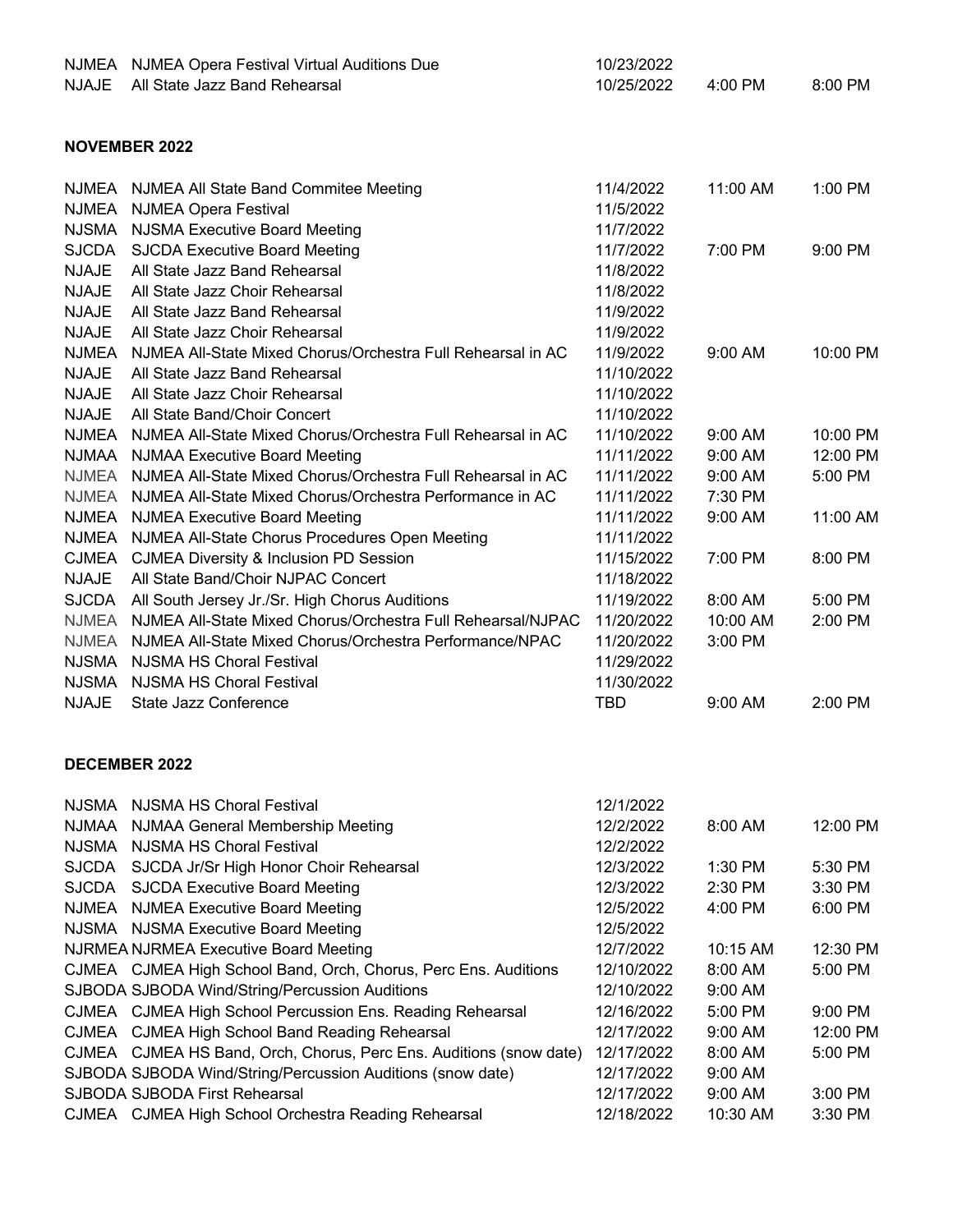#### **JANUARY 2023**

|              | SJCDA SJCDA Executive Board Meeting                           | 1/2/2023  | 7:00 PM  | 9:00 PM  |
|--------------|---------------------------------------------------------------|-----------|----------|----------|
|              | CJMEA CJMEA High School Percussion Ensemble Rehearsal         | 1/6/2023  | 5:00 PM  | 9:00 PM  |
|              | CJMEA CJMEA High School Orchestra Rehearsal                   | 1/6/2023  | 9:00 AM  | 5:00 PM  |
|              | NJMAA NJMAA Executive Board Meeting                           | 1/6/2023  | 9:00 AM  | 12:00 PM |
|              | SJBODA SJBODA Senior High & Junior High Orchestra Rehearsal   | 1/6/2023  | 9:00 AM  | 4:00 PM  |
|              | CJMEA CJMEA High School Percussion Ensemble Rehearsal         | 1/7/2023  | 9:00 AM  | 5:00 PM  |
|              | NJSMA NJSMA HS Band & Chorus Int/HS Orchestra Auditions       | 1/7/2023  |          |          |
|              | SJBODA SJBODA Senior High & Junior High Orchestra Rehearsal   | 1/7/2023  | 9:00 AM  | 4:00 PM  |
|              | SJCDA SJCDA Jr/Sr High Honor Choir Rehearsal                  | 1/7/2023  | 1:30 PM  | 5:30 PM  |
|              | CJMEA CJMEA High School Orchestra Rehearsal                   | 1/8/2023  | 9:00 AM  | 4:30 PM  |
| <b>CJMEA</b> | CJMEA High School Orchestra and Percussion Ens. Concert       | 1/8/2023  | 3:00 PM  | 5:00 PM  |
|              | NJSMA NJSMA Audition Snow Date                                | 1/8/2023  |          |          |
|              | SJBODA SJBODA Senior High & Junior High Orchestra Concert     | 1/8/2023  | 3:00 PM  | 5:30 PM  |
|              | NJSMA NJSMA Executive Board Meeting                           | 1/9/2023  |          |          |
|              | NJMEA NJMEA Full Board Meeting                                | 1/10/2023 | 4:00 PM  | 6:00 PM  |
| NJMEA        | <b>NJMEA Executive Board Meeting</b>                          | 1/10/2023 | 6:00 PM  | 7:00 PM  |
|              | CJMEA CJMEA High School Band Rehearsal                        | 1/13/2023 | 9:00 AM  | 5:00 PM  |
|              | SJBODA SJBODA Wind Ensemble & Symphonic Band Rehearsal        | 1/13/2023 | 9:00 AM  | 4:00 PM  |
|              | SJBODA SJBODA Winter Membership Meeting                       | 1/13/2023 | 10:00 AM | 11:30 AM |
|              | CJMEA CJMEA High School Band Rehearsal                        | 1/14/2023 | 9:00 AM  | 5:00 PM  |
|              | SJBODA SJBODA Wind Ensemble & Symphonic Band Rehearsal        | 1/14/2023 | 9:00 AM  | 4:00 PM  |
|              | SJCDA SJCDA Jr/Sr High Honor Choir Rehearsal (Snow Date)      | 1/14/2023 | 1:30 PM  | 5:30 PM  |
|              | CJMEA CJMEA High School Band Concert                          | 1/15/2023 | 3:00 PM  | 5:00 PM  |
|              | SJBODA SJBODA Wind Ensemble & Symphonic Band Concert          | 1/15/2023 | 3:00 PM  | 5:30 PM  |
| <b>NJAJE</b> | <b>NJAJE Board of Directors Meeting</b>                       | 1/16/2023 | 8:00 AM  | 11:00 AM |
| <b>NJSMA</b> | <b>NJSMA HS Band Rehearsal</b>                                | 1/17/2023 |          |          |
|              | SJBODA SJBODA Chamber Ensemble Rehearsal                      | 1/18/2023 | 6:00 PM  | 8:30 PM  |
|              | CJMEA CJMEA High School Honor Band Rehearsal                  | 1/19/2023 | 6:00 PM  | 9:00 PM  |
|              | NJSMA NJSMA HS Band Rehearsal                                 | 1/19/2023 |          |          |
| CJMEA        | <b>CJMEA High School Chorus Rehearsal</b>                     | 1/20/2023 | 9:00 AM  | 3:00 PM  |
| <b>CJMEA</b> | CJMEA High School Honor Band Rehearsal                        | 1/20/2023 | 6:00 PM  | 9:00 PM  |
| <b>NJSMA</b> | NJSMA Intermediate Choral Festival                            | 1/20/2023 |          |          |
| <b>SJCDA</b> | SJCDA Jr/Sr High Honor Choir Rehearsal                        | 1/20/2023 | 5:30 PM  | 9:30 PM  |
| <b>CJMEA</b> | <b>CJMEA High School Chorus Rehearsal</b>                     | 1/21/2023 | 9:00 AM  | 1:00 PM  |
| CJMEA        | <b>CJMEA High School Honor Band Concert</b>                   | 1/21/2023 | 4:30 PM  | 9:30 PM  |
| <b>NJMEA</b> | <b>NJMEA All State Band Auditions</b>                         | 1/21/2023 | 9:00 AM  | 3:00 PM  |
| NJMEA        | NJMEA All State Band Committee Meeting                        | 1/21/2023 | 11:00 AM | 2:00 PM  |
|              | CJMEA CJMEA High School Chorus Rehearsal (Snow Date)          | 1/22/2023 | 9:00 AM  | 1:00 PM  |
|              | NJSMA NJSMA HS Band Rehearsal - SNOW DATE                     | 1/23/2023 |          |          |
| <b>SJCDA</b> | SJCDA Jr/Sr High Honor Choir Rehearsal                        | 1/23/2023 | 9:00 AM  | 1:30 PM  |
| NJSMA        | NJSMA HS Chorus Rehearsal                                     | 1/24/2023 |          |          |
|              | NJSMA NJSMA HS Orchestra Rehearsal (Strings Only)             | 1/25/2023 |          |          |
|              | SJBODA SJBODA Chamber Ensemble Rehearsal (snow date)          | 1/25/2023 | 6:00 PM  | 8:30 PM  |
|              | NJSMA NJSMA HS Chorus Rehearsal                               | 1/26/2023 |          |          |
| CJMEA        |                                                               | 1/27/2023 |          | 8:30 PM  |
|              | <b>CJMEA High School Chorus Rehearsal</b>                     |           | 4:00 PM  |          |
| <b>NJSMA</b> | NJSMA HS Band Rehearsal                                       | 1/27/2023 |          |          |
|              | SJCDA SJCDA Jr/Sr High Honor Choir Dress Rehearsal            | 1/27/2023 | 5:30 PM  | 9:30 PM  |
|              | CJMEA CJMEA High School Chorus Rehearsal                      | 1/28/2023 | 9:00 AM  | 1:00 PM  |
|              | CJMEA CJMEA Int Band, Choir, Orchestra & Perc. Ens. Auditions | 1/28/2023 | 9:00 AM  | 5:00 PM  |
|              | NJSMA NJSMA HS Band Rehearsal                                 | 1/28/2023 |          |          |
|              | SJBODA SJBODA Junior High Band Auditions                      | 1/28/2023 | 9:00 AM  |          |
|              | SJCDA SJCDA Jr/Sr High Honor Choir Concert                    | 1/28/2023 | 8:00 PM  | 10:00 PM |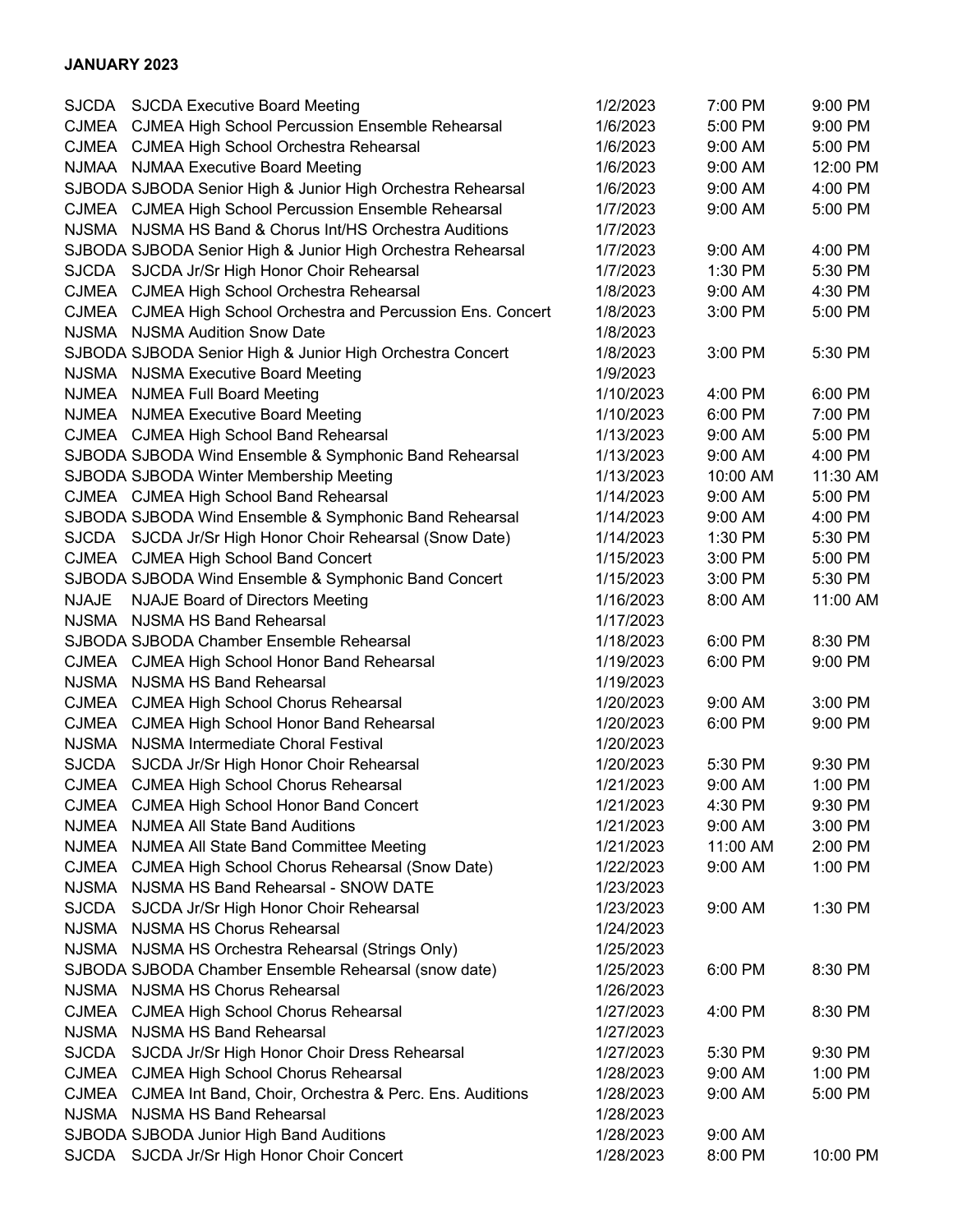|               | CJMEA CJMEA High School Chorus Concert                                                   | 1/29/2023              | 3:00 PM  | 5:30 PM  |
|---------------|------------------------------------------------------------------------------------------|------------------------|----------|----------|
| <b>NJSMA</b>  | NJSMA HS Band Concert                                                                    | 1/29/2023              |          |          |
| <b>SJCDA</b>  | SJCDA Jr/Sr High Honor Choir Concert                                                     | 1/29/2023              | 4:00 PM  | 6:00 PM  |
| <b>NJSMA</b>  | NJSMA HS Chorus Rehearsal                                                                | 1/30/2023              |          |          |
| <b>SJCDA</b>  | SJCDA Jr/Sr High Honor Choir Concert (Snow Date)                                         | 1/30/2023              | 8:00 PM  | 10:00 PM |
|               | NJSMA NJSMA HS Orchestra Rehearsal                                                       | 1/31/2023              |          |          |
|               | NJMEA NJMEA All State Band Reading Rehearsal                                             | <b>TBD</b>             |          |          |
| FEBRUARY 2023 |                                                                                          |                        |          |          |
|               |                                                                                          |                        |          |          |
|               | NJSMA NJSMA HS Orchestra Rehearsal - SNOW DATE                                           | 2/9/2022               |          |          |
| NJSMA         | NJSMA HS Chorus Rehearsal                                                                | 2/1/2023               |          |          |
|               | NJSMA NJSMA HS Chorus Rehearsal- SNOW DATE                                               | 2/3/2023               |          |          |
|               | CJMEA CJMEA Int Band, Orch, Choir, & Perc. Ens Auditions (Snow Date)                     | 2/4/2023               | 9:00 AM  | 5:00 PM  |
|               | CJMEA CJMEA Int Band, Orch, Choir, & Perc. Ens Reading Rehearsal                         | 2/4/2023               | 9:00 AM  | 1:00 PM  |
|               | NJSMA NJSMA HS Chorus Rehearsal/Concert                                                  | 2/4/2023               |          |          |
|               | SJBODA SJBODA Junior High Band Auditions (snow date)                                     | 2/4/2023               | 9:00 AM  |          |
|               | CJMEA CJMEA High School Chorus Concert (Snow Make Up Reh.)                               | 2/5/2023               | 9:00 AM  | 1:00 PM  |
|               | NJMEA NJMEA All-State Treble Chorus Rehearsal                                            | 2/5/2023               | 1:00 PM  | 5:00 PM  |
|               | NJSMA NJSMA HS Orchestra Rehearsal                                                       | 2/6/2023               |          |          |
|               | SJBODA SJBODA Chamber Ensemble Rehearsal                                                 | 2/6/2023               | 6:00 PM  | 8:30 PM  |
|               | SJCDA SJCDA Executive Board Meeting                                                      | 2/6/2023               | 7:00 PM  | 9:00 PM  |
|               | SJBODA SJBODA Junior High Band Rehearsal                                                 | 2/7/2023               | 4:00 PM  | 7:00 PM  |
|               | SJBODA SJBODA Chamber Ensemble Concert                                                   | 2/7/2023               | 7:30 PM  | 9:30 PM  |
|               | NJSMA NJSMA HS Orchestra Rehearsal                                                       | 2/8/2023               |          |          |
|               | SJBODA SJBODA Chamber Ensemble Concert (snow date)                                       | 2/8/2023               | 7:30 PM  | 9:30 PM  |
|               | NJMAA NJMAA General Membership Meeting                                                   | 2/10/2023              | 8:00 AM  | 12:00 PM |
|               | NJSMA NJSMA HS Orchestra Rehearsal                                                       | 2/10/2023              |          |          |
|               | CJMEA CJMEA Int Orchestra Rehearsal (Rehearsal snow date)                                | 2/11/2023              | 9:00 AM  | 1:00 PM  |
|               | CJMEA CJMEA Int Band, Orchestra Reading Rehearsal (Snow Date)                            | 2/11/2023              | 9:00 AM  | 1:00 PM  |
|               | NJSMA NJSMA Int. Band & Chorus Auditions                                                 | 2/11/2023              |          |          |
| NJSMA         | NJSMA HS Orchestra Concert                                                               | 2/12/2023              |          |          |
|               | NJSMA NJSMA Int. Band & Chorus Auditions - SNOW DATE                                     | 2/12/2023              |          |          |
|               | NJSMA NJSMA Executive Board Meeting                                                      | 2/13/2023              |          |          |
|               | SJBODA SJBODA Junior High Band Rehearsal                                                 | 2/14/2023              | 4:00 PM  | 7:00 PM  |
|               | NJSMA NJSMA Int. Orchestra Rehearsal                                                     | 2/15/2023              |          |          |
|               | SJBODA SJBODA Junior High Band Rehearsal                                                 | 2/21/2023              | 4:00 PM  | 7:00 PM  |
|               | NJMEA NJMEA Executive Board Meeting                                                      | 2/23/2023              | 12:00 PM | 2:00 PM  |
|               | NJMEA NJMEA Full Board Dinner                                                            | 2/23/2023              | 5:00 PM  | 7:00 PM  |
|               | NJMEA NJMEA Conference<br>NJMEA All State Band Rehearsal                                 | 2/23/2023              | 9:00 AM  |          |
| NJMEA         |                                                                                          | 2/23/2023<br>2/24/2023 |          | 9:00 PM  |
|               | NJMEA NJMEA All-State Choral Procedures Committee Open Meeting<br>NJMEA NJMEA Conference | 2/24/2023              |          |          |
|               | NJMEA NJMEA All State Band Commitee Meeting                                              | 2/24/2023              | 11:00 AM | 1:00 PM  |
|               |                                                                                          | 2/24/2023              |          |          |
| NJMEA         | NJRMEA NJRMEA General Membership Meeting<br><b>NJMEA Conference</b>                      | 2/25/2023              |          |          |
| <b>NJSMA</b>  | NJSMA General Membership Meeting @NJMEA Conference                                       | 2/24/23                |          |          |
|               | NJMEA NJMEA All-State Band and Treble Chorus Concert                                     | 2/26/2023              | 3:00 PM  | 6:00 PM  |
|               | NJSMA NJSMA Int. Band Rehearsal                                                          | 2/27/2023              |          |          |
| SJCDA         | <b>SJCDA Executive Board Meeting</b>                                                     | 2/27/2023              | 7:00 PM  | 9:00 PM  |
| NJSMA         | NJSMA Int. Band Rehearsal                                                                | 3/1/2023               |          |          |
|               | CJMEA CJMEA Intermediate Band Rehearsal                                                  | 2/17/2023              | 5:30 AM  | 7:30 PM  |
|               | CJMEA CJMEA Intermediate Chorus Rehearsal                                                | 2/17/2023              | 5:00 PM  | 9:00 PM  |
|               |                                                                                          |                        |          |          |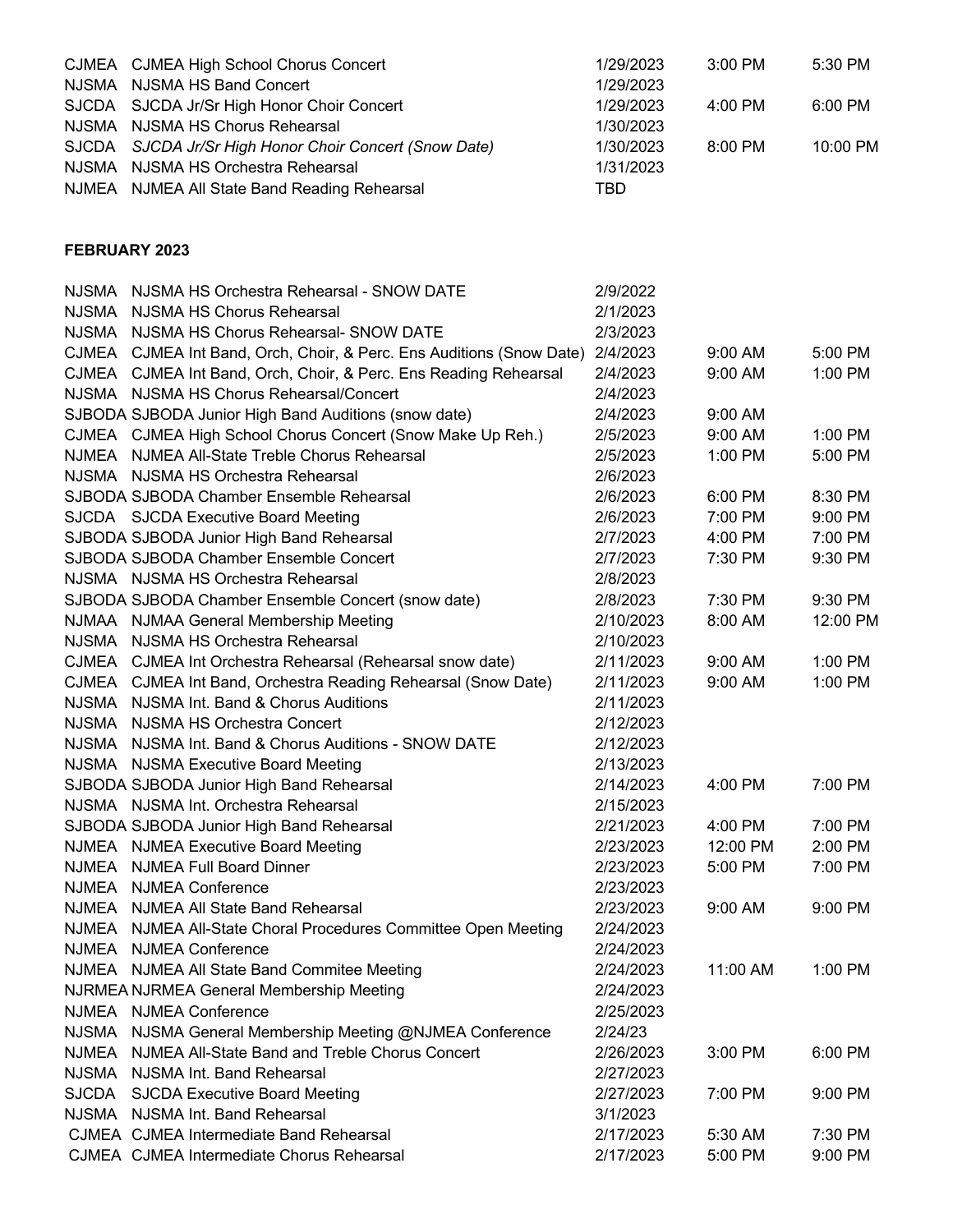|                   | CJMEA CJMEA Intermediate Band Rehearsal                        | 2/18/2023 | 9:00 AM  | 1:00 PM  |
|-------------------|----------------------------------------------------------------|-----------|----------|----------|
|                   | CJMEA CJMEA Intermediate Orchestra Rehearsal                   | 2/18/2023 | 9:00 AM  | 1:00 PM  |
|                   |                                                                |           |          |          |
|                   |                                                                |           |          |          |
| <b>MARCH 2023</b> |                                                                |           |          |          |
|                   | CJMEA CJMEA Intermediate Chorus Rehearsal                      | 2/11/2023 | 9:00 AM  | 1:00 PM  |
|                   | NJSMA NJSMA Int. Orchestra Rehearsal                           | 2/28/2023 |          |          |
|                   | SJBODA SJBODA Junior High Band Rehearsal                       | 2/28/2023 | 4:00 PM  | 7:00 PM  |
|                   | NJSMA NJSMA Int. Orchestra Rehearsal - SNOW DATE               | 3/2/2023  |          |          |
|                   | CJMEA CJMEA Intermediate Band Rehearsal                        | 3/3/2023  | 5:30 AM  | 7:30 PM  |
|                   | CJMEA CJMEA Intermediate Chorus Rehearsal                      | 3/3/2023  | 5:00 PM  | 9:00 PM  |
|                   | CJMEA CJMEA Intermediate Percussion Ens. Rehearsal             | 3/3/2023  |          |          |
|                   | CJMEA CJMEA Intermediate Percussion Ens. Rehearsal             | 3/3/2023  | 5:00 PM  | 9:00 PM  |
|                   | NJMAA NJMAA Executive Board Meeting                            | 3/3/2023  | 9:00 AM  | 12:00 PM |
|                   | NJSMA NJSMA Int. Orchestra Rehearsal                           | 3/3/2023  |          |          |
|                   | SJBODA SJBODA Junior High Band Rehearsal                       | 3/3/2023  | 4:00 PM  | 7:00 PM  |
|                   | CJMEA CJMEA Intermediate Band Rehearsal                        | 3/4/2023  | 9:00 AM  | 1:00 PM  |
|                   | CJMEA CJMEA Intermediate Chorus Rehearsal                      | 3/4/2023  | 9:00 AM  | 1:00 PM  |
|                   | CJMEA CJMEA Intermediate Orchestra Rehearsal                   | 3/4/2023  | 9:00 AM  | 1:00 PM  |
|                   | CJMEA CJMEA Intermediate Percussion Ens. Rehearsal             | 3/4/2023  |          |          |
|                   | NJSMA NJSMA Int. Orchestra Rehearsal                           | 3/4/2023  |          |          |
| <b>SJCDA</b>      | SJCDA Elementary Honor Choir Festival                          | 3/4/2023  | 9:00 AM  | 5:00 PM  |
|                   | CJMEA CJMEA Intermediate Band Concert                          | 3/5/2023  | 3:00 PM  | 5:00 PM  |
|                   | NJSMA NJSMA Int. Orchestra Concert                             | 3/5/2023  |          |          |
|                   | SJBODA SJBODA Junior High Band Concert                         | 3/5/2023  | 3:00 PM  | 5:00 PM  |
| <b>SJCDA</b>      | SJCDA Elementary Honor Choir Festival (Snow Date)              | 3/5/2023  | 9:00 AM  | 5:00 PM  |
| <b>NJAJE</b>      | State Preliminary Jazz Band Festival                           | 3/6/2023  | 5:00 PM  | 10:00 PM |
| <b>NJSMA</b>      | <b>NJSMA Executive Board Meeting</b>                           | 3/6/2023  |          |          |
| <b>NJAJE</b>      | State Preliminary Jazz Band Festival                           | 3/7/2023  | 5:00 PM  | 10:00 PM |
| <b>NJMEA</b>      | <b>NJMEA Executive Board Meeting</b>                           | 3/7/2023  | 5:00 PM  | 7:00 PM  |
| <b>NJSMA</b>      | NJSMA Int. Band Rehearsal                                      | 3/7/2023  |          |          |
| <b>NJAJE</b>      | State Preliminary Jazz Band Festival                           | 3/8/2023  | 5:00 PM  | 10:00 PM |
| <b>NJMEA</b>      | NJMEA MS/JHS Orchestra Festival                                | 3/8/2023  | 8:00 AM  | 3:00 PM  |
|                   | <b>NJRMEA NJRMEA Executive Board Meeting</b>                   | 3/8/2023  | 10:15 AM | 12:15 PM |
|                   | NJSMA NJSMA Int. Chorus Rehearsal                              | 3/8/2023  |          |          |
| CJMEA             | <b>CJMEA High School Orchestra Festival</b>                    | 3/9/2023  |          |          |
| <b>NJAJE</b>      | State Preliminary Jazz Band Festival                           | 3/9/2023  | 5:00 PM  | 10:00 PM |
|                   | NJSMA NJSMA Int. Band Rehearsal - SNOW DATE                    | 3/9/2023  |          |          |
| CJMEA             | <b>CJMEA High School Orchestra Festival</b>                    | 3/10/2023 |          |          |
| <b>CJMEA</b>      | <b>CJMEA Intermediate Orchestra Rehearsal</b>                  | 3/10/2023 |          |          |
| CJMEA             | <b>CJMEA Intermediate Percussion Ens. Rehearsal</b>            | 3/10/2023 |          |          |
|                   | CJMEA CJMEA Intermediate Chorus Rehearsal (Snow Date)          | 3/10/2023 | 5:00 PM  | 9:00 PM  |
| <b>NJAJE</b>      | State Preliminary Jazz Band Festival                           | 3/10/2023 | 5:00 PM  | 10:00 PM |
| <b>NJMEA</b>      | NJMEA MS/JHS Orchestra Festival (snow date)                    | 3/10/2023 | 8:00 AM  | 3:00 PM  |
| <b>NJSMA</b>      | NJSMA Int. Band Rehearsal                                      | 3/10/2023 |          |          |
| CJMEA             | CJMEA Intermediate Orchestra Rehearsal /Concert                | 3/11/2023 |          |          |
|                   | CJMEA CJMEA Intermediate Percussion Ens. Rehearsal (Snow Date) | 3/11/2023 | 9:00 AM  | 1:00 PM  |
| <b>NJSMA</b>      | NJSMA Int. Band Rehearsal                                      | 3/11/2023 |          |          |
| <b>CJMEA</b>      | <b>CJMEA Intermediate Band Concert (Snow Date)</b>             | 3/12/2023 | 3:00 PM  | 5:00 PM  |
| <b>CJMEA</b>      | <b>CJMEA Intermediate Chorus &amp; Percussion Ens Concert</b>  | 3/12/2023 | 3:00 PM  | 5:00 PM  |
| <b>CJMEA</b>      | CJMEA Intermediate Orchestra Rehearsal /Concert (Snow Date)    | 3/12/2023 |          |          |
| <b>NJSMA</b>      | NJSMA Int. Band Concert                                        | 3/12/2023 |          |          |
| <b>NJAJE</b>      | Region I Jazz Band Audtions                                    | 3/13/2023 | 4:00 PM  | 8:00 PM  |
|                   |                                                                |           |          |          |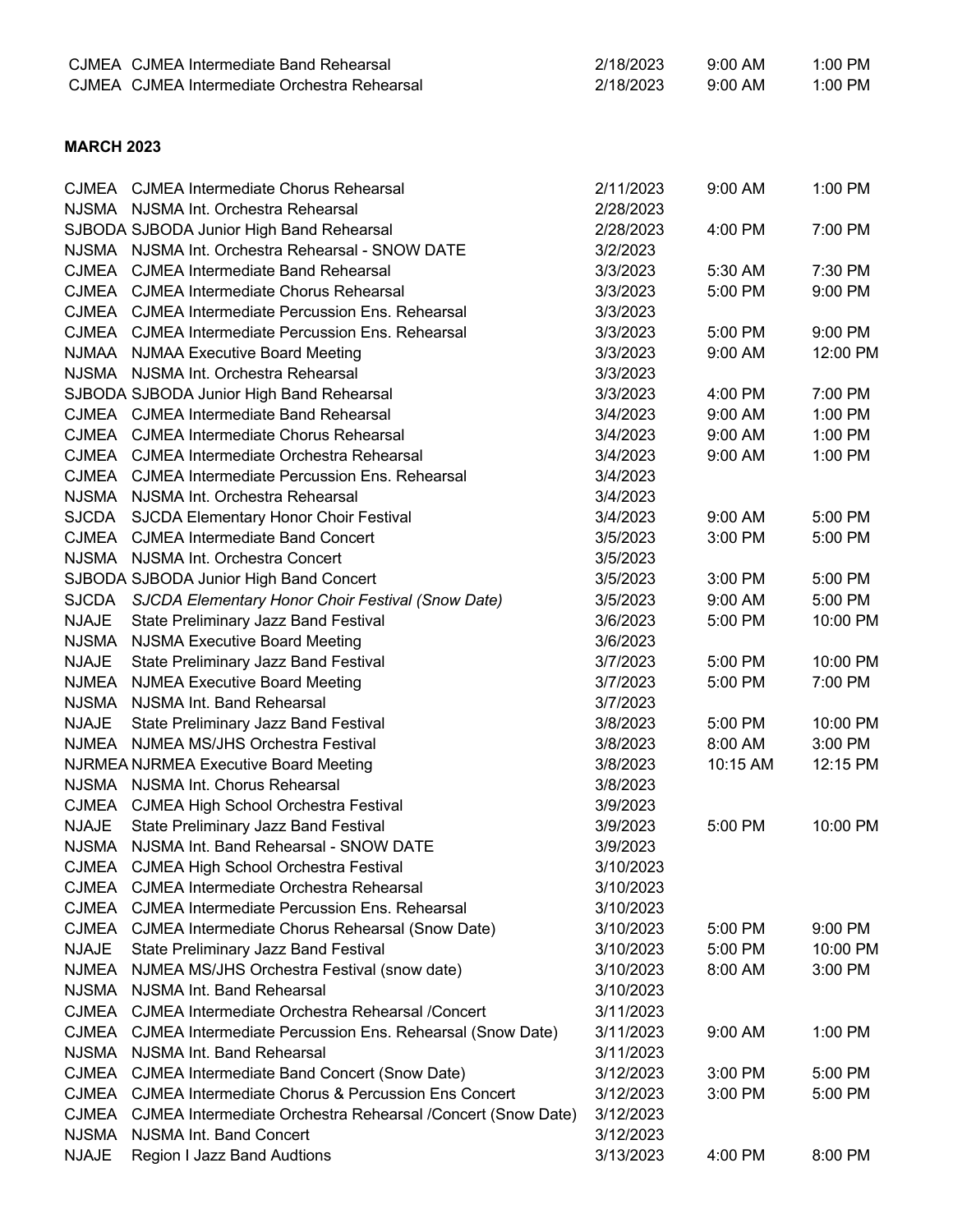| <b>NJAJE</b>      | Region II Jazz Band Audtions                                                                             | 3/13/2023 | 4:00 PM   | 8:00 PM  |
|-------------------|----------------------------------------------------------------------------------------------------------|-----------|-----------|----------|
| <b>NJAJE</b>      | Region III Jazz Band Audtions                                                                            | 3/13/2023 | 4:00 PM   | 8:00 PM  |
| <b>NJAJE</b>      | Region Jazz Choir Video Audition Due                                                                     | 3/13/2023 |           | 11:59 PM |
|                   | NJSMA NJSMA Int. Chorus Rehearsal                                                                        | 3/14/2023 |           |          |
|                   | SJBODA SJBODA Concert Band Festival                                                                      | 3/14/2023 | 9:00 PM   | 3:00 PM  |
|                   | SJBODA SJBODA Concert Band Festival                                                                      | 3/15/2023 | 9:00 PM   | 3:00 PM  |
|                   | NJMEA NJMEA Middle School/Jr. High Choral Festival - South                                               | 3/16/2023 | 9:00 AM   | 1:30 PM  |
|                   | SJBODA SJBODA Concert Band Festival (snow date)                                                          | 3/16/2023 | 9:00 PM   | 3:00 PM  |
|                   | NJMEA NJMEA MS/Jr. High Choral Festival - South (snow date)                                              | 3/17/2023 | 9:00 AM   | 1:30 PM  |
|                   | CJMEA CJMEA Diversity & Inclusion PD Session                                                             | 3/18/2023 | 9:00 AM   | 11:00 AM |
| <b>NJMEA</b>      | NJMEA All State Orchestra/Intermediate Orchestra Auditions                                               | 3/18/2023 | 9:00 AM   | 4:00 PM  |
| <b>NJAJE</b>      | All Regions Jazz Band/Choir Rehearsals                                                                   | 3/20/2023 | 4:00 PM   | 8:00 PM  |
|                   | NJSMA NJSMA Int. Chorus Rehearsal                                                                        | 3/20/2023 |           |          |
|                   | CJMEA CJMEA High School Concert Band Festival                                                            | 3/21/2023 | 4:00 PM   | 10:00 PM |
|                   | NJSMA NJSMA HS Concert Band Festival                                                                     | 3/21/2023 |           |          |
|                   | CJMEA CJMEA High School Concert Band Festival                                                            | 3/22/2023 | 4:00 PM   | 10:00 PM |
|                   | NJSMA NJSMA HS Concert Band Festival                                                                     | 3/22/2023 |           |          |
|                   | CJMEA CJMEA High School Concert Band Festival                                                            | 3/23/2023 | 4:00 PM   | 10:00 PM |
|                   | NJSMA NJSMA HS Concert Band Festival                                                                     | 3/23/2023 |           |          |
|                   | NJSMA NJSMA Int. Chorus Rehearsal - SNOW DATE                                                            | 3/23/2023 |           |          |
|                   | NJSMA NJSMA Int. Chorus Rehearsal                                                                        | 3/24/2023 |           |          |
|                   |                                                                                                          | 3/25/2023 | 9:00 AM   | 3:00 PM  |
|                   | CJMEA CJMEA Middle School Honors Band Day                                                                |           |           |          |
|                   | NJMEA NJMEA All State Orchestra/Int Orchestra Auditions (snow date)<br>NJSMA NJSMA Int. Chorus Rehearsal | 3/25/2023 | 9:00 AM   | 4:00 PM  |
|                   |                                                                                                          | 3/25/2023 |           |          |
|                   | NJSMA NJSMA Int. Chorus Concert                                                                          | 3/26/2023 |           |          |
| <b>NJAJE</b>      | All Regions Jazz Band/Choir Rehearsals                                                                   | 3/27/2023 | 4:00 PM   | 8:00 PM  |
| <b>NJSMA</b>      | NJSMA Executive Board Meeting - ?                                                                        | 3/27/2023 |           |          |
| <b>NJAJE</b>      | All Regions Jazz Band/Choir Rehearsals                                                                   | 3/31/2023 | 9:00 AM   | 3:00 PM  |
|                   | NJMAA NJMAA General Membership Meeting                                                                   | 3/31/2023 | 8:00 AM   | 12:00 PM |
| <b>APRIL 2023</b> |                                                                                                          |           |           |          |
|                   | CJMEA CJMEA Elementary & Middle School Honors Orchestra                                                  | 4/1/2023  | 9:00 AM   | 4:00 PM  |
| <b>NJAJE</b>      | All Regions Jazz Band/Choir Rehearsals                                                                   | 4/1/2023  | 9:00 AM   | 3:00 PM  |
| <b>NJAJE</b>      | All Regions Jazz Band/Choir Concerts                                                                     | 4/2/2023  | 3:00 PM   | 5:00 PM  |
| <b>NJSMA</b>      | NJSMA Executive Board Meeting - ?                                                                        | 4/3/2023  |           |          |
| <b>NJMEA</b>      | <b>NJMEA Executive Board Meeting</b>                                                                     | 4/11/2023 | 5:00 PM   | 7:00 PM  |
| <b>NAfME</b>      | NAfME Eastern Division Conference - Rochester, NY                                                        | 4/13/2023 | 9:00 AM   | 9:00 PM  |
| <b>NAfME</b>      | NAfME Eastern Division Conference - Rochester, NY                                                        | 4/14/2023 | 9:00 AM   | 9:00 PM  |
| <b>NAfME</b>      | NAfME Eastern Division Conference - Rochester, NY                                                        | 4/15/2023 | 9:00 AM   | 9:00 PM  |
| <b>NJSMA</b>      | NJSMA Int./HS Orchestra Festival                                                                         | 4/20/2023 |           |          |
|                   | NJMEA NJMEA All-State Chorus Auditions                                                                   | 4/22/2023 | 8:00 AM   | 5:00 PM  |
|                   | NJMEA NJMEA All-State Intermediate Orchestra Rehearsal                                                   | 4/22/2023 | 12:30 PM  | 5:30 PM  |
| <b>NJSMA</b>      | NJSMA Int. Concert Band Festival                                                                         | 4/26/2023 |           |          |
| <b>NJAJE</b>      | State Vocal Jazz Festival                                                                                | 4/28/2023 | 5:00 PM   | 10:00 PM |
| <b>SJCDA</b>      | <b>SJCDA Spring Seminar</b>                                                                              | 4/28/2023 | 8:00 AM   | 12:00 PM |
| <b>SJCDA</b>      | <b>SJCDA Executive Board Meeting</b>                                                                     | 4/28/2023 | 12:00 PM  | 2:00 PM  |
| <b>CJMEA</b>      | <b>CJMEA Elementary Honors Band Festival</b>                                                             | 4/29/2023 | $9:00$ AM | 3:00 PM  |
| <b>NJAJE</b>      | State Middle School Jazz Festival                                                                        | 4/29/2023 | 12:00 PM  | 3:00 PM  |
| <b>NJAJE</b>      | State Jazz Band Finals Div 1                                                                             | 4/29/2023 | 5:00 PM   | 10:00 PM |
| <b>NJAJE</b>      | State Jazz Band Finals Div 2                                                                             | 4/29/2023 | 5:00 PM   | 10:00 PM |
| <b>NJAJE</b>      | State Jazz Band Finals Div 3                                                                             | 4/29/2023 | 5:00 PM   | 10:00 PM |
|                   | NJMEA NJMEA/ACDA ES/MS Honors Choirs Rehearsal                                                           | 4/29/2023 |           |          |
|                   |                                                                                                          |           |           |          |